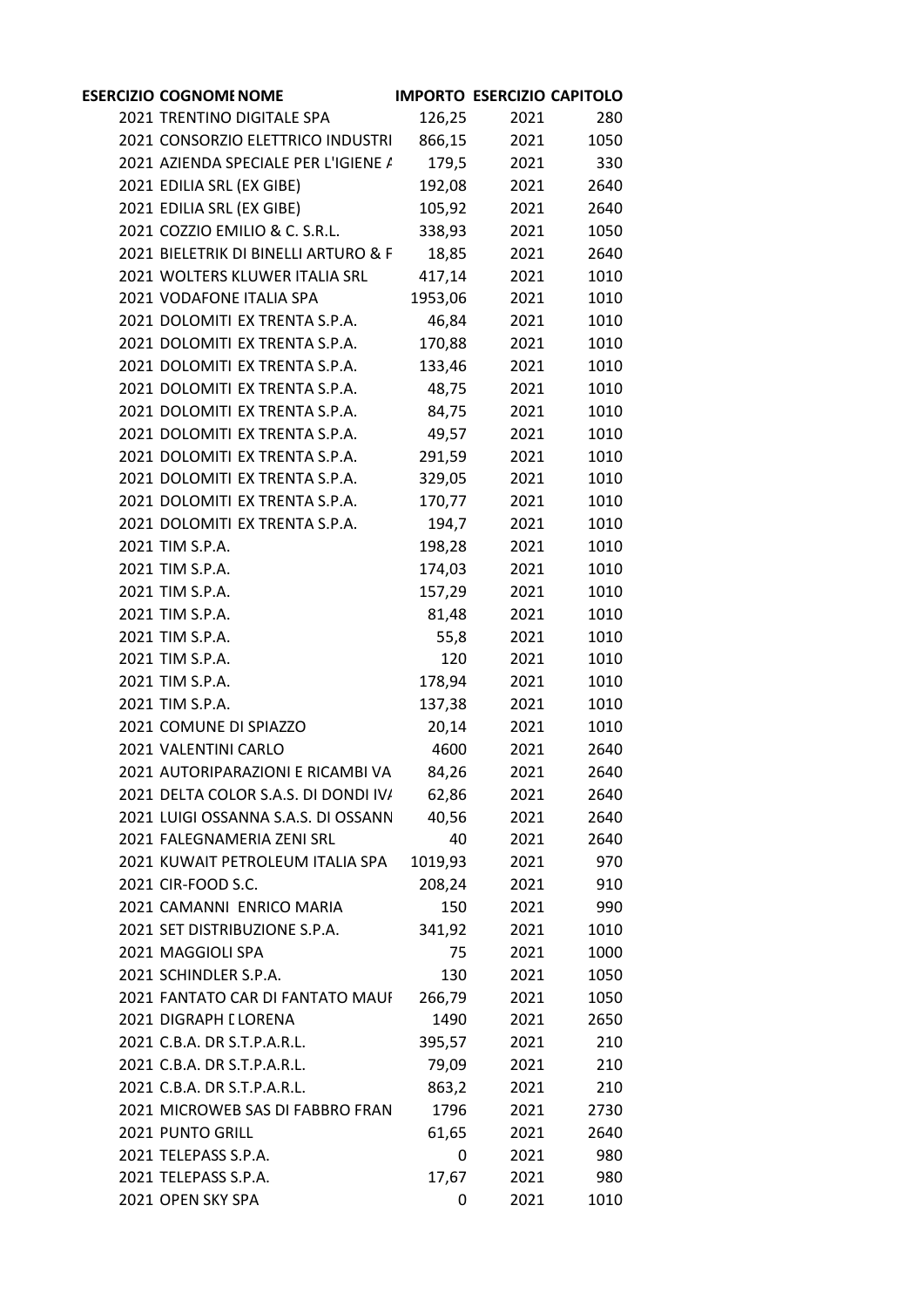| 2021 OPEN SKY SPA<br>2021 ISOCOLOR SRL        | 85,84   | 2021       | 1010     |  |
|-----------------------------------------------|---------|------------|----------|--|
| 2021 ISOCOLOR SRL                             | 6182,04 | 2021       | 2660     |  |
| 2021 BONVECCHIO LAVORAZIONE DEL 13510,28 2021 |         |            | 2660     |  |
| 2021 GIZETA SRL                               | 1600,86 | 2021       | 2640     |  |
| 2021 GIZETA SRL                               | 2500    | 2021       | 2640     |  |
| 2021 PUNTO GRILL                              | 294,3   | 2021       | 2640     |  |
| 2021 PUNTO GRILL                              | 219,63  | 2021       | 2640     |  |
| 2021 KUWAIT PETROLEUM ITALIA SPA 906,02 2021  |         |            | 970      |  |
| 2021 MAFFEI PAVIMENTI E TENDAGGI              | 1410,81 | 2021       | 2640     |  |
| 2021 MAFFEI PAVIMENTI E TENDAGGI I            | 254,19  | 2021       | 2640     |  |
| 2021 SMART MULTISERVICE S.R.L. SEM            | 369,25  | 2021       | 2640     |  |
| 2021 ALIMONTA SAMUELE                         | 4975    | 2021       | 2640     |  |
| 2021 ALIMONTA SAMUELE                         | 2900    | 2021       | 2640     |  |
| 2021 ALIMONTA SAMUELE                         | 4400    | 2021       | 2640     |  |
| 2021 VITTI LUIGI                              | 16005   | 2021       | 2650     |  |
| 2021 GUIDA ALPADRIANO                         | 324,03  |            | 2021 570 |  |
| 2021 DOLOMITI EX TRENTA S.P.A.                | 81,79   | 2021       | 1010     |  |
| 2021 STUDIO PAOLI                             | 1824,15 | 2021       | 210      |  |
| 2021 COZZIO EMILIO & C. S.R.L. 341,15         |         | 2021       | 1050     |  |
| 2021 COZZIO EMILIO & C. S.R.L.                |         | 38,92 2021 | 1050     |  |
| 2021 COZZIO EMILIO & C. S.R.L. 757,04 2021    |         |            | 1050     |  |
| 2021 COZZIO EMILIO & C. S.R.L.                | 39,59   | 2021       | 1050     |  |
| 2021 COZZIO EMILIO & C. S.R.L. 809,63         |         | 2021       | 2640     |  |
| 2021 ARGENTEA S.R.L.                          | 300     | 2021       | 260      |  |
| 2021 VILLOTTI S.R.L.                          | 1537,62 | 2021       | 270      |  |
| 2021 BAGOZZI GENI STATION                     | 194,29  | 2021       | 2640     |  |
| 2021 STELDO SRL                               | 92,94   | 2021       | 2640     |  |
| 2021 INGEO - STUDIO TECNICO MOSCA 3439,85     |         | 2021       | 2770     |  |
| 2021 AMONN PROFI COLOR SRL                    | 17,48   | 2021       | 2640     |  |
| 2021 IMQ S.P.A.                               | 105     | 2021       | 1050     |  |
| 2021 IMQ S.P.A.                               | 105     | 2021       | 1050     |  |
| 2021 IMQ S.P.A.                               | 105     | 2021       | 1050     |  |
| 2021 SCHINDLER S.P.A.                         | 85,5    | 2021       | 1050     |  |
| 2021 SCHINDLER S.P.A.                         | 402,93  | 2021       | 1050     |  |
| 2021 GIOVACCHINI S.C.A.R.L.                   | 320     | 2021       | 280      |  |
| 2021 TERMODOLOMITI S.R.L.                     | 156     | 2021       | 1050     |  |
| 2021 TERMODOLOMITI S.R.L.                     | 2050    | 2021       | 1050     |  |
| 2021 COMUNE DI SAN LORENZO DORS               | 52,12   | 2021       | 1010     |  |
| 2021 BEATRICI GIORGIO                         | 405     | 2021       | 2600     |  |
| 2021 FAMIGLIA COOPERATIVA PINZOLI             | 40,91   | 2021       | 550      |  |
| 2021 AGRARIA 2000 DI MAURIZIO BALI            | 72,46   | 2021       | 2640     |  |
| 2021 LAVORO SOCIETA' COOPERATIVA              | 1169,79 | 2021       | 1090     |  |
| 2021 LAVORO SOCIETA' COOPERATIVA              | 1169,79 | 2021       | 1090     |  |
| 2021 FER CASA DI GILIO LORENZI                | 15,04   | 2021       | 2640     |  |
| 2021 FERRAMENTA A CIODO SRL UNIPI             | 137,17  | 2021       | 2640     |  |
| 2021 TRENTINA VERIFICHE ELETTRICHE            | 1643    | 2021       | 1050     |  |
| 2021 COMUNITA' DELLE GIUDICARIE               | 64,7    | 2021       | 330      |  |
| 2021 COMUNITA' DELLE GIUDICARIE               | 135,86  | 2021       | 330      |  |
| 2021 COMUNITA' DELLE GIUDICARIE               | 134,71  | 2021       | 330      |  |
| 2021 COMUNITA' DELLE GIUDICARIE               | 146,23  | 2021       | 330      |  |
|                                               |         |            |          |  |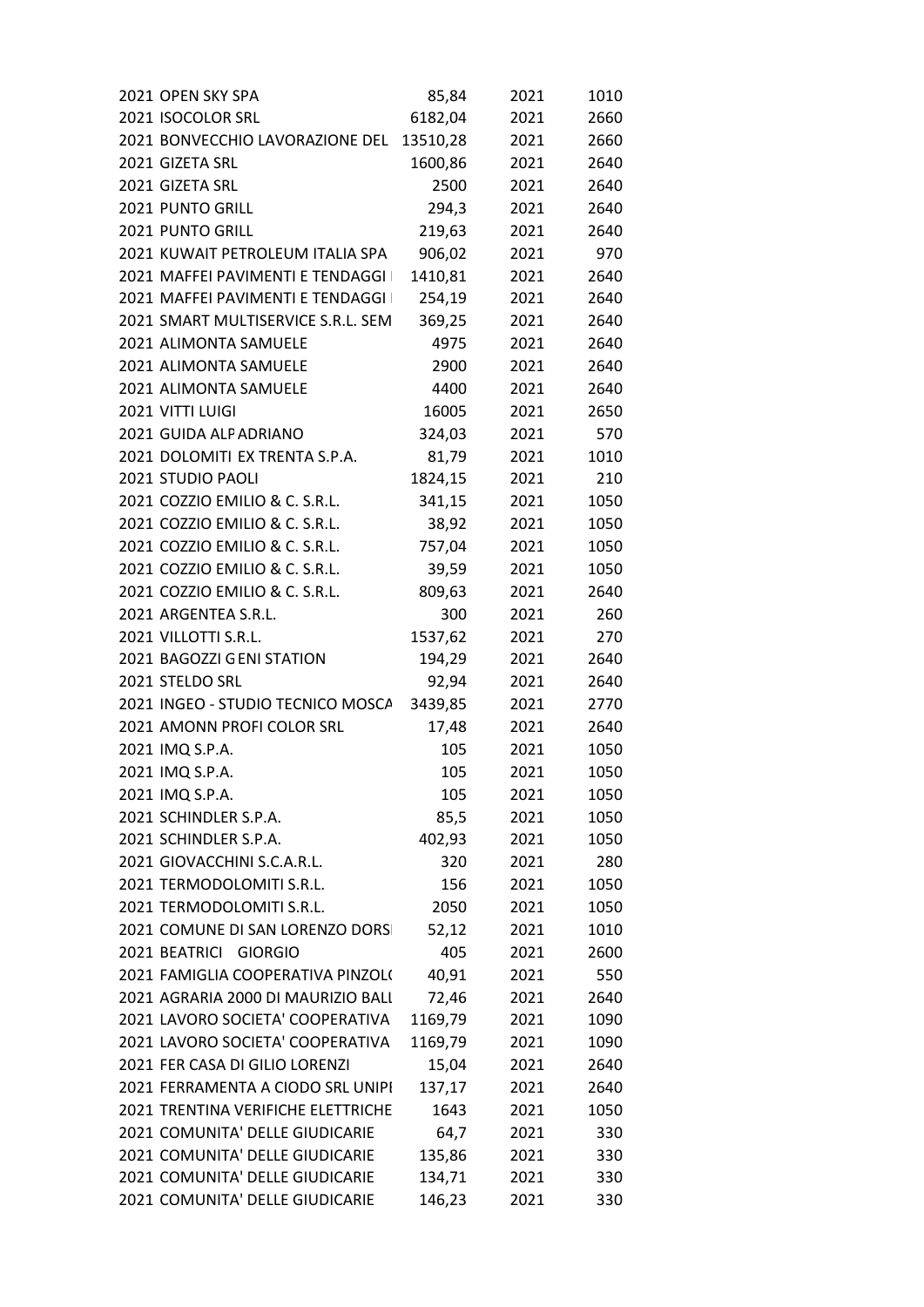| 2021 NOOVLE SRL<br>386,56<br>2021<br>280<br>2021 SEA CONSULENZE E SERVIZI S.R.L.<br>180<br>1000<br>2021<br>2021 P.A.T. - LABORATORIO PROVE SUI<br>2710<br>350<br>2021<br>2640<br>2021 STORO DIESEL SRL<br>53750<br>2021<br>2021 NI.PE. DI PELLEGRINO GIUSEPPE {<br>171,5<br>2021<br>2640<br>2021 PELLIZZARI RINALDO<br>105,74<br>2021<br>2640<br>2021 TRENTINO DIGITALE SPA<br>280<br>1796<br>2021<br>2021 C.B.A. DR S.T.P.A.R.L.<br>150<br>2021<br>280<br>2021 C.B.A. DR S.T.P.A.R.L.<br>944,53<br>210<br>2021<br>2021 C.B.A. DR S.T.P.A.R.L.<br>732<br>280<br>2021<br>2021 C.B.A. DR S.T.P.A.R.L.<br>8,27<br>2021<br>280<br>2021 KUWAIT PETROLEUM ITALIA SPA<br>2208,31<br>2021<br>970<br>2021 BAGOZZI GENI STATION<br>518,57<br>2021<br>2640<br>2021 FERRAMENTA A CIODO SRL UNIPI<br>121,54<br>2640<br>2021<br>2021 FERRAMENTA A CIODO SRL UNIPI<br>149,02<br>2021<br>2640<br>2021 AMONN PROFI COLOR SRL<br>26,69<br>2021<br>2640<br>2021 PUNTO GRILL<br>424,39<br>2640<br>2021<br>2021 SOCIETA' INIZIATIVE EDITORIALI (<br>191,35<br>2021<br>960<br>2021 LADINI<br><b>MARCO</b><br>1020<br>2640<br>2021<br>2021 COZZIO EMILIO & C. S.R.L.<br>65<br>2021<br>1050<br>2021 COZZIO EMILIO & C. S.R.L.<br>480,12<br>1050<br>2021<br>2021 COZZIO EMILIO & C. S.R.L.<br>950,44<br>1050<br>2021<br>2021 DIN DIN DI MARCO BONAPACE &<br>260,66<br>2021<br>2600<br>2021 CRISTOFORETTI S.P.A.<br>1838,23<br>2021<br>970<br>2021 PISONI S.R.L.<br>193,45<br>2021<br>2640<br>2021 FOTO ALLA ROTONDA SRL<br>155,7<br>550<br>2021<br>2021 DOLOMITI EX TRENTA S.P.A.<br>1010<br>7,37<br>2021<br>2021 DOLOMITI EX TRENTA S.P.A.<br>25,88<br>1010<br>2021<br>2021 DOLOMITI EX TRENTA S.P.A.<br>53,37<br>2021<br>1010<br>2021 DOLOMITI EX TRENTA S.P.A.<br>1010<br>203,61<br>2021<br>2021 DOLOMITI EX TRENTA S.P.A.<br>1010<br>85,04<br>2021<br>2021 DOLOMITI EX TRENTA S.P.A.<br>1010<br>90,96<br>2021<br>2021 DOLOMITI EX TRENTA S.P.A.<br>15,52<br>1010<br>2021<br>2021 DOLOMITI EX TRENTA S.P.A.<br>34,97<br>1010<br>2021<br>2021 DOLOMITI EX TRENTA S.P.A.<br>45,67<br>1010<br>2021<br>2021 DOLOMITI EX TRENTA S.P.A.<br>11,5<br>2021<br>1010<br>2021 DOLOMITI EX TRENTA S.P.A.<br>94,69<br>2021<br>1010<br>2021 DOLOMITI EX TRENTA S.P.A.<br>48,61<br>2021<br>1010<br>2021 DOLOMITI EX TRENTA S.P.A.<br>56,04<br>2021<br>1010<br>2021 DOLOMITI EX TRENTA S.P.A.<br>1010<br>22,98<br>2021<br>2021 DOLOMITI EX TRENTA S.P.A.<br>31,12<br>2021<br>1010<br>2021 DOLOMITI EX TRENTA S.P.A.<br>246,23<br>1010<br>2021<br>2021 DOLOMITI EX TRENTA S.P.A.<br>27,67<br>1010<br>2021<br>2021 TEAMSYSTEM S.P.A.<br>1000<br>2021<br>280<br>2021 FEDRIZZI S.R.L. UNIPERSONALE<br>338,46<br>2021<br>2640<br>2021 FEDRIZZI S.R.L. UNIPERSONALE<br>441,38<br>2021<br>2640<br>2021 LEGNOFER S.N.C. DI DALLA CORT<br>251,78<br>2640<br>2021<br>2021 DOLOMITI EX TRENTA S.P.A.<br>447,95<br>970<br>2021<br>2021 BLUBE S.R.L.<br>608,28<br>2021<br>910 | 2021 COMUNITA' DELLE GIUDICARIE | 903,54 | 2021 | 330 |
|---------------------------------------------------------------------------------------------------------------------------------------------------------------------------------------------------------------------------------------------------------------------------------------------------------------------------------------------------------------------------------------------------------------------------------------------------------------------------------------------------------------------------------------------------------------------------------------------------------------------------------------------------------------------------------------------------------------------------------------------------------------------------------------------------------------------------------------------------------------------------------------------------------------------------------------------------------------------------------------------------------------------------------------------------------------------------------------------------------------------------------------------------------------------------------------------------------------------------------------------------------------------------------------------------------------------------------------------------------------------------------------------------------------------------------------------------------------------------------------------------------------------------------------------------------------------------------------------------------------------------------------------------------------------------------------------------------------------------------------------------------------------------------------------------------------------------------------------------------------------------------------------------------------------------------------------------------------------------------------------------------------------------------------------------------------------------------------------------------------------------------------------------------------------------------------------------------------------------------------------------------------------------------------------------------------------------------------------------------------------------------------------------------------------------------------------------------------------------------------------------------------------------------------------------------------------------------------------------------------------------------------------------------------------------------------------------------------------------------------------------------------------------------------------------------------------------------------------------------------------------------------------------------------------------|---------------------------------|--------|------|-----|
|                                                                                                                                                                                                                                                                                                                                                                                                                                                                                                                                                                                                                                                                                                                                                                                                                                                                                                                                                                                                                                                                                                                                                                                                                                                                                                                                                                                                                                                                                                                                                                                                                                                                                                                                                                                                                                                                                                                                                                                                                                                                                                                                                                                                                                                                                                                                                                                                                                                                                                                                                                                                                                                                                                                                                                                                                                                                                                                           |                                 |        |      |     |
|                                                                                                                                                                                                                                                                                                                                                                                                                                                                                                                                                                                                                                                                                                                                                                                                                                                                                                                                                                                                                                                                                                                                                                                                                                                                                                                                                                                                                                                                                                                                                                                                                                                                                                                                                                                                                                                                                                                                                                                                                                                                                                                                                                                                                                                                                                                                                                                                                                                                                                                                                                                                                                                                                                                                                                                                                                                                                                                           |                                 |        |      |     |
|                                                                                                                                                                                                                                                                                                                                                                                                                                                                                                                                                                                                                                                                                                                                                                                                                                                                                                                                                                                                                                                                                                                                                                                                                                                                                                                                                                                                                                                                                                                                                                                                                                                                                                                                                                                                                                                                                                                                                                                                                                                                                                                                                                                                                                                                                                                                                                                                                                                                                                                                                                                                                                                                                                                                                                                                                                                                                                                           |                                 |        |      |     |
|                                                                                                                                                                                                                                                                                                                                                                                                                                                                                                                                                                                                                                                                                                                                                                                                                                                                                                                                                                                                                                                                                                                                                                                                                                                                                                                                                                                                                                                                                                                                                                                                                                                                                                                                                                                                                                                                                                                                                                                                                                                                                                                                                                                                                                                                                                                                                                                                                                                                                                                                                                                                                                                                                                                                                                                                                                                                                                                           |                                 |        |      |     |
|                                                                                                                                                                                                                                                                                                                                                                                                                                                                                                                                                                                                                                                                                                                                                                                                                                                                                                                                                                                                                                                                                                                                                                                                                                                                                                                                                                                                                                                                                                                                                                                                                                                                                                                                                                                                                                                                                                                                                                                                                                                                                                                                                                                                                                                                                                                                                                                                                                                                                                                                                                                                                                                                                                                                                                                                                                                                                                                           |                                 |        |      |     |
|                                                                                                                                                                                                                                                                                                                                                                                                                                                                                                                                                                                                                                                                                                                                                                                                                                                                                                                                                                                                                                                                                                                                                                                                                                                                                                                                                                                                                                                                                                                                                                                                                                                                                                                                                                                                                                                                                                                                                                                                                                                                                                                                                                                                                                                                                                                                                                                                                                                                                                                                                                                                                                                                                                                                                                                                                                                                                                                           |                                 |        |      |     |
|                                                                                                                                                                                                                                                                                                                                                                                                                                                                                                                                                                                                                                                                                                                                                                                                                                                                                                                                                                                                                                                                                                                                                                                                                                                                                                                                                                                                                                                                                                                                                                                                                                                                                                                                                                                                                                                                                                                                                                                                                                                                                                                                                                                                                                                                                                                                                                                                                                                                                                                                                                                                                                                                                                                                                                                                                                                                                                                           |                                 |        |      |     |
|                                                                                                                                                                                                                                                                                                                                                                                                                                                                                                                                                                                                                                                                                                                                                                                                                                                                                                                                                                                                                                                                                                                                                                                                                                                                                                                                                                                                                                                                                                                                                                                                                                                                                                                                                                                                                                                                                                                                                                                                                                                                                                                                                                                                                                                                                                                                                                                                                                                                                                                                                                                                                                                                                                                                                                                                                                                                                                                           |                                 |        |      |     |
|                                                                                                                                                                                                                                                                                                                                                                                                                                                                                                                                                                                                                                                                                                                                                                                                                                                                                                                                                                                                                                                                                                                                                                                                                                                                                                                                                                                                                                                                                                                                                                                                                                                                                                                                                                                                                                                                                                                                                                                                                                                                                                                                                                                                                                                                                                                                                                                                                                                                                                                                                                                                                                                                                                                                                                                                                                                                                                                           |                                 |        |      |     |
|                                                                                                                                                                                                                                                                                                                                                                                                                                                                                                                                                                                                                                                                                                                                                                                                                                                                                                                                                                                                                                                                                                                                                                                                                                                                                                                                                                                                                                                                                                                                                                                                                                                                                                                                                                                                                                                                                                                                                                                                                                                                                                                                                                                                                                                                                                                                                                                                                                                                                                                                                                                                                                                                                                                                                                                                                                                                                                                           |                                 |        |      |     |
|                                                                                                                                                                                                                                                                                                                                                                                                                                                                                                                                                                                                                                                                                                                                                                                                                                                                                                                                                                                                                                                                                                                                                                                                                                                                                                                                                                                                                                                                                                                                                                                                                                                                                                                                                                                                                                                                                                                                                                                                                                                                                                                                                                                                                                                                                                                                                                                                                                                                                                                                                                                                                                                                                                                                                                                                                                                                                                                           |                                 |        |      |     |
|                                                                                                                                                                                                                                                                                                                                                                                                                                                                                                                                                                                                                                                                                                                                                                                                                                                                                                                                                                                                                                                                                                                                                                                                                                                                                                                                                                                                                                                                                                                                                                                                                                                                                                                                                                                                                                                                                                                                                                                                                                                                                                                                                                                                                                                                                                                                                                                                                                                                                                                                                                                                                                                                                                                                                                                                                                                                                                                           |                                 |        |      |     |
|                                                                                                                                                                                                                                                                                                                                                                                                                                                                                                                                                                                                                                                                                                                                                                                                                                                                                                                                                                                                                                                                                                                                                                                                                                                                                                                                                                                                                                                                                                                                                                                                                                                                                                                                                                                                                                                                                                                                                                                                                                                                                                                                                                                                                                                                                                                                                                                                                                                                                                                                                                                                                                                                                                                                                                                                                                                                                                                           |                                 |        |      |     |
|                                                                                                                                                                                                                                                                                                                                                                                                                                                                                                                                                                                                                                                                                                                                                                                                                                                                                                                                                                                                                                                                                                                                                                                                                                                                                                                                                                                                                                                                                                                                                                                                                                                                                                                                                                                                                                                                                                                                                                                                                                                                                                                                                                                                                                                                                                                                                                                                                                                                                                                                                                                                                                                                                                                                                                                                                                                                                                                           |                                 |        |      |     |
|                                                                                                                                                                                                                                                                                                                                                                                                                                                                                                                                                                                                                                                                                                                                                                                                                                                                                                                                                                                                                                                                                                                                                                                                                                                                                                                                                                                                                                                                                                                                                                                                                                                                                                                                                                                                                                                                                                                                                                                                                                                                                                                                                                                                                                                                                                                                                                                                                                                                                                                                                                                                                                                                                                                                                                                                                                                                                                                           |                                 |        |      |     |
|                                                                                                                                                                                                                                                                                                                                                                                                                                                                                                                                                                                                                                                                                                                                                                                                                                                                                                                                                                                                                                                                                                                                                                                                                                                                                                                                                                                                                                                                                                                                                                                                                                                                                                                                                                                                                                                                                                                                                                                                                                                                                                                                                                                                                                                                                                                                                                                                                                                                                                                                                                                                                                                                                                                                                                                                                                                                                                                           |                                 |        |      |     |
|                                                                                                                                                                                                                                                                                                                                                                                                                                                                                                                                                                                                                                                                                                                                                                                                                                                                                                                                                                                                                                                                                                                                                                                                                                                                                                                                                                                                                                                                                                                                                                                                                                                                                                                                                                                                                                                                                                                                                                                                                                                                                                                                                                                                                                                                                                                                                                                                                                                                                                                                                                                                                                                                                                                                                                                                                                                                                                                           |                                 |        |      |     |
|                                                                                                                                                                                                                                                                                                                                                                                                                                                                                                                                                                                                                                                                                                                                                                                                                                                                                                                                                                                                                                                                                                                                                                                                                                                                                                                                                                                                                                                                                                                                                                                                                                                                                                                                                                                                                                                                                                                                                                                                                                                                                                                                                                                                                                                                                                                                                                                                                                                                                                                                                                                                                                                                                                                                                                                                                                                                                                                           |                                 |        |      |     |
|                                                                                                                                                                                                                                                                                                                                                                                                                                                                                                                                                                                                                                                                                                                                                                                                                                                                                                                                                                                                                                                                                                                                                                                                                                                                                                                                                                                                                                                                                                                                                                                                                                                                                                                                                                                                                                                                                                                                                                                                                                                                                                                                                                                                                                                                                                                                                                                                                                                                                                                                                                                                                                                                                                                                                                                                                                                                                                                           |                                 |        |      |     |
|                                                                                                                                                                                                                                                                                                                                                                                                                                                                                                                                                                                                                                                                                                                                                                                                                                                                                                                                                                                                                                                                                                                                                                                                                                                                                                                                                                                                                                                                                                                                                                                                                                                                                                                                                                                                                                                                                                                                                                                                                                                                                                                                                                                                                                                                                                                                                                                                                                                                                                                                                                                                                                                                                                                                                                                                                                                                                                                           |                                 |        |      |     |
|                                                                                                                                                                                                                                                                                                                                                                                                                                                                                                                                                                                                                                                                                                                                                                                                                                                                                                                                                                                                                                                                                                                                                                                                                                                                                                                                                                                                                                                                                                                                                                                                                                                                                                                                                                                                                                                                                                                                                                                                                                                                                                                                                                                                                                                                                                                                                                                                                                                                                                                                                                                                                                                                                                                                                                                                                                                                                                                           |                                 |        |      |     |
|                                                                                                                                                                                                                                                                                                                                                                                                                                                                                                                                                                                                                                                                                                                                                                                                                                                                                                                                                                                                                                                                                                                                                                                                                                                                                                                                                                                                                                                                                                                                                                                                                                                                                                                                                                                                                                                                                                                                                                                                                                                                                                                                                                                                                                                                                                                                                                                                                                                                                                                                                                                                                                                                                                                                                                                                                                                                                                                           |                                 |        |      |     |
|                                                                                                                                                                                                                                                                                                                                                                                                                                                                                                                                                                                                                                                                                                                                                                                                                                                                                                                                                                                                                                                                                                                                                                                                                                                                                                                                                                                                                                                                                                                                                                                                                                                                                                                                                                                                                                                                                                                                                                                                                                                                                                                                                                                                                                                                                                                                                                                                                                                                                                                                                                                                                                                                                                                                                                                                                                                                                                                           |                                 |        |      |     |
|                                                                                                                                                                                                                                                                                                                                                                                                                                                                                                                                                                                                                                                                                                                                                                                                                                                                                                                                                                                                                                                                                                                                                                                                                                                                                                                                                                                                                                                                                                                                                                                                                                                                                                                                                                                                                                                                                                                                                                                                                                                                                                                                                                                                                                                                                                                                                                                                                                                                                                                                                                                                                                                                                                                                                                                                                                                                                                                           |                                 |        |      |     |
|                                                                                                                                                                                                                                                                                                                                                                                                                                                                                                                                                                                                                                                                                                                                                                                                                                                                                                                                                                                                                                                                                                                                                                                                                                                                                                                                                                                                                                                                                                                                                                                                                                                                                                                                                                                                                                                                                                                                                                                                                                                                                                                                                                                                                                                                                                                                                                                                                                                                                                                                                                                                                                                                                                                                                                                                                                                                                                                           |                                 |        |      |     |
|                                                                                                                                                                                                                                                                                                                                                                                                                                                                                                                                                                                                                                                                                                                                                                                                                                                                                                                                                                                                                                                                                                                                                                                                                                                                                                                                                                                                                                                                                                                                                                                                                                                                                                                                                                                                                                                                                                                                                                                                                                                                                                                                                                                                                                                                                                                                                                                                                                                                                                                                                                                                                                                                                                                                                                                                                                                                                                                           |                                 |        |      |     |
|                                                                                                                                                                                                                                                                                                                                                                                                                                                                                                                                                                                                                                                                                                                                                                                                                                                                                                                                                                                                                                                                                                                                                                                                                                                                                                                                                                                                                                                                                                                                                                                                                                                                                                                                                                                                                                                                                                                                                                                                                                                                                                                                                                                                                                                                                                                                                                                                                                                                                                                                                                                                                                                                                                                                                                                                                                                                                                                           |                                 |        |      |     |
|                                                                                                                                                                                                                                                                                                                                                                                                                                                                                                                                                                                                                                                                                                                                                                                                                                                                                                                                                                                                                                                                                                                                                                                                                                                                                                                                                                                                                                                                                                                                                                                                                                                                                                                                                                                                                                                                                                                                                                                                                                                                                                                                                                                                                                                                                                                                                                                                                                                                                                                                                                                                                                                                                                                                                                                                                                                                                                                           |                                 |        |      |     |
|                                                                                                                                                                                                                                                                                                                                                                                                                                                                                                                                                                                                                                                                                                                                                                                                                                                                                                                                                                                                                                                                                                                                                                                                                                                                                                                                                                                                                                                                                                                                                                                                                                                                                                                                                                                                                                                                                                                                                                                                                                                                                                                                                                                                                                                                                                                                                                                                                                                                                                                                                                                                                                                                                                                                                                                                                                                                                                                           |                                 |        |      |     |
|                                                                                                                                                                                                                                                                                                                                                                                                                                                                                                                                                                                                                                                                                                                                                                                                                                                                                                                                                                                                                                                                                                                                                                                                                                                                                                                                                                                                                                                                                                                                                                                                                                                                                                                                                                                                                                                                                                                                                                                                                                                                                                                                                                                                                                                                                                                                                                                                                                                                                                                                                                                                                                                                                                                                                                                                                                                                                                                           |                                 |        |      |     |
|                                                                                                                                                                                                                                                                                                                                                                                                                                                                                                                                                                                                                                                                                                                                                                                                                                                                                                                                                                                                                                                                                                                                                                                                                                                                                                                                                                                                                                                                                                                                                                                                                                                                                                                                                                                                                                                                                                                                                                                                                                                                                                                                                                                                                                                                                                                                                                                                                                                                                                                                                                                                                                                                                                                                                                                                                                                                                                                           |                                 |        |      |     |
|                                                                                                                                                                                                                                                                                                                                                                                                                                                                                                                                                                                                                                                                                                                                                                                                                                                                                                                                                                                                                                                                                                                                                                                                                                                                                                                                                                                                                                                                                                                                                                                                                                                                                                                                                                                                                                                                                                                                                                                                                                                                                                                                                                                                                                                                                                                                                                                                                                                                                                                                                                                                                                                                                                                                                                                                                                                                                                                           |                                 |        |      |     |
|                                                                                                                                                                                                                                                                                                                                                                                                                                                                                                                                                                                                                                                                                                                                                                                                                                                                                                                                                                                                                                                                                                                                                                                                                                                                                                                                                                                                                                                                                                                                                                                                                                                                                                                                                                                                                                                                                                                                                                                                                                                                                                                                                                                                                                                                                                                                                                                                                                                                                                                                                                                                                                                                                                                                                                                                                                                                                                                           |                                 |        |      |     |
|                                                                                                                                                                                                                                                                                                                                                                                                                                                                                                                                                                                                                                                                                                                                                                                                                                                                                                                                                                                                                                                                                                                                                                                                                                                                                                                                                                                                                                                                                                                                                                                                                                                                                                                                                                                                                                                                                                                                                                                                                                                                                                                                                                                                                                                                                                                                                                                                                                                                                                                                                                                                                                                                                                                                                                                                                                                                                                                           |                                 |        |      |     |
|                                                                                                                                                                                                                                                                                                                                                                                                                                                                                                                                                                                                                                                                                                                                                                                                                                                                                                                                                                                                                                                                                                                                                                                                                                                                                                                                                                                                                                                                                                                                                                                                                                                                                                                                                                                                                                                                                                                                                                                                                                                                                                                                                                                                                                                                                                                                                                                                                                                                                                                                                                                                                                                                                                                                                                                                                                                                                                                           |                                 |        |      |     |
|                                                                                                                                                                                                                                                                                                                                                                                                                                                                                                                                                                                                                                                                                                                                                                                                                                                                                                                                                                                                                                                                                                                                                                                                                                                                                                                                                                                                                                                                                                                                                                                                                                                                                                                                                                                                                                                                                                                                                                                                                                                                                                                                                                                                                                                                                                                                                                                                                                                                                                                                                                                                                                                                                                                                                                                                                                                                                                                           |                                 |        |      |     |
|                                                                                                                                                                                                                                                                                                                                                                                                                                                                                                                                                                                                                                                                                                                                                                                                                                                                                                                                                                                                                                                                                                                                                                                                                                                                                                                                                                                                                                                                                                                                                                                                                                                                                                                                                                                                                                                                                                                                                                                                                                                                                                                                                                                                                                                                                                                                                                                                                                                                                                                                                                                                                                                                                                                                                                                                                                                                                                                           |                                 |        |      |     |
|                                                                                                                                                                                                                                                                                                                                                                                                                                                                                                                                                                                                                                                                                                                                                                                                                                                                                                                                                                                                                                                                                                                                                                                                                                                                                                                                                                                                                                                                                                                                                                                                                                                                                                                                                                                                                                                                                                                                                                                                                                                                                                                                                                                                                                                                                                                                                                                                                                                                                                                                                                                                                                                                                                                                                                                                                                                                                                                           |                                 |        |      |     |
|                                                                                                                                                                                                                                                                                                                                                                                                                                                                                                                                                                                                                                                                                                                                                                                                                                                                                                                                                                                                                                                                                                                                                                                                                                                                                                                                                                                                                                                                                                                                                                                                                                                                                                                                                                                                                                                                                                                                                                                                                                                                                                                                                                                                                                                                                                                                                                                                                                                                                                                                                                                                                                                                                                                                                                                                                                                                                                                           |                                 |        |      |     |
|                                                                                                                                                                                                                                                                                                                                                                                                                                                                                                                                                                                                                                                                                                                                                                                                                                                                                                                                                                                                                                                                                                                                                                                                                                                                                                                                                                                                                                                                                                                                                                                                                                                                                                                                                                                                                                                                                                                                                                                                                                                                                                                                                                                                                                                                                                                                                                                                                                                                                                                                                                                                                                                                                                                                                                                                                                                                                                                           |                                 |        |      |     |
|                                                                                                                                                                                                                                                                                                                                                                                                                                                                                                                                                                                                                                                                                                                                                                                                                                                                                                                                                                                                                                                                                                                                                                                                                                                                                                                                                                                                                                                                                                                                                                                                                                                                                                                                                                                                                                                                                                                                                                                                                                                                                                                                                                                                                                                                                                                                                                                                                                                                                                                                                                                                                                                                                                                                                                                                                                                                                                                           |                                 |        |      |     |
|                                                                                                                                                                                                                                                                                                                                                                                                                                                                                                                                                                                                                                                                                                                                                                                                                                                                                                                                                                                                                                                                                                                                                                                                                                                                                                                                                                                                                                                                                                                                                                                                                                                                                                                                                                                                                                                                                                                                                                                                                                                                                                                                                                                                                                                                                                                                                                                                                                                                                                                                                                                                                                                                                                                                                                                                                                                                                                                           |                                 |        |      |     |
|                                                                                                                                                                                                                                                                                                                                                                                                                                                                                                                                                                                                                                                                                                                                                                                                                                                                                                                                                                                                                                                                                                                                                                                                                                                                                                                                                                                                                                                                                                                                                                                                                                                                                                                                                                                                                                                                                                                                                                                                                                                                                                                                                                                                                                                                                                                                                                                                                                                                                                                                                                                                                                                                                                                                                                                                                                                                                                                           |                                 |        |      |     |
|                                                                                                                                                                                                                                                                                                                                                                                                                                                                                                                                                                                                                                                                                                                                                                                                                                                                                                                                                                                                                                                                                                                                                                                                                                                                                                                                                                                                                                                                                                                                                                                                                                                                                                                                                                                                                                                                                                                                                                                                                                                                                                                                                                                                                                                                                                                                                                                                                                                                                                                                                                                                                                                                                                                                                                                                                                                                                                                           |                                 |        |      |     |
|                                                                                                                                                                                                                                                                                                                                                                                                                                                                                                                                                                                                                                                                                                                                                                                                                                                                                                                                                                                                                                                                                                                                                                                                                                                                                                                                                                                                                                                                                                                                                                                                                                                                                                                                                                                                                                                                                                                                                                                                                                                                                                                                                                                                                                                                                                                                                                                                                                                                                                                                                                                                                                                                                                                                                                                                                                                                                                                           |                                 |        |      |     |
|                                                                                                                                                                                                                                                                                                                                                                                                                                                                                                                                                                                                                                                                                                                                                                                                                                                                                                                                                                                                                                                                                                                                                                                                                                                                                                                                                                                                                                                                                                                                                                                                                                                                                                                                                                                                                                                                                                                                                                                                                                                                                                                                                                                                                                                                                                                                                                                                                                                                                                                                                                                                                                                                                                                                                                                                                                                                                                                           |                                 |        |      |     |
|                                                                                                                                                                                                                                                                                                                                                                                                                                                                                                                                                                                                                                                                                                                                                                                                                                                                                                                                                                                                                                                                                                                                                                                                                                                                                                                                                                                                                                                                                                                                                                                                                                                                                                                                                                                                                                                                                                                                                                                                                                                                                                                                                                                                                                                                                                                                                                                                                                                                                                                                                                                                                                                                                                                                                                                                                                                                                                                           |                                 |        |      |     |
|                                                                                                                                                                                                                                                                                                                                                                                                                                                                                                                                                                                                                                                                                                                                                                                                                                                                                                                                                                                                                                                                                                                                                                                                                                                                                                                                                                                                                                                                                                                                                                                                                                                                                                                                                                                                                                                                                                                                                                                                                                                                                                                                                                                                                                                                                                                                                                                                                                                                                                                                                                                                                                                                                                                                                                                                                                                                                                                           |                                 |        |      |     |
|                                                                                                                                                                                                                                                                                                                                                                                                                                                                                                                                                                                                                                                                                                                                                                                                                                                                                                                                                                                                                                                                                                                                                                                                                                                                                                                                                                                                                                                                                                                                                                                                                                                                                                                                                                                                                                                                                                                                                                                                                                                                                                                                                                                                                                                                                                                                                                                                                                                                                                                                                                                                                                                                                                                                                                                                                                                                                                                           |                                 |        |      |     |